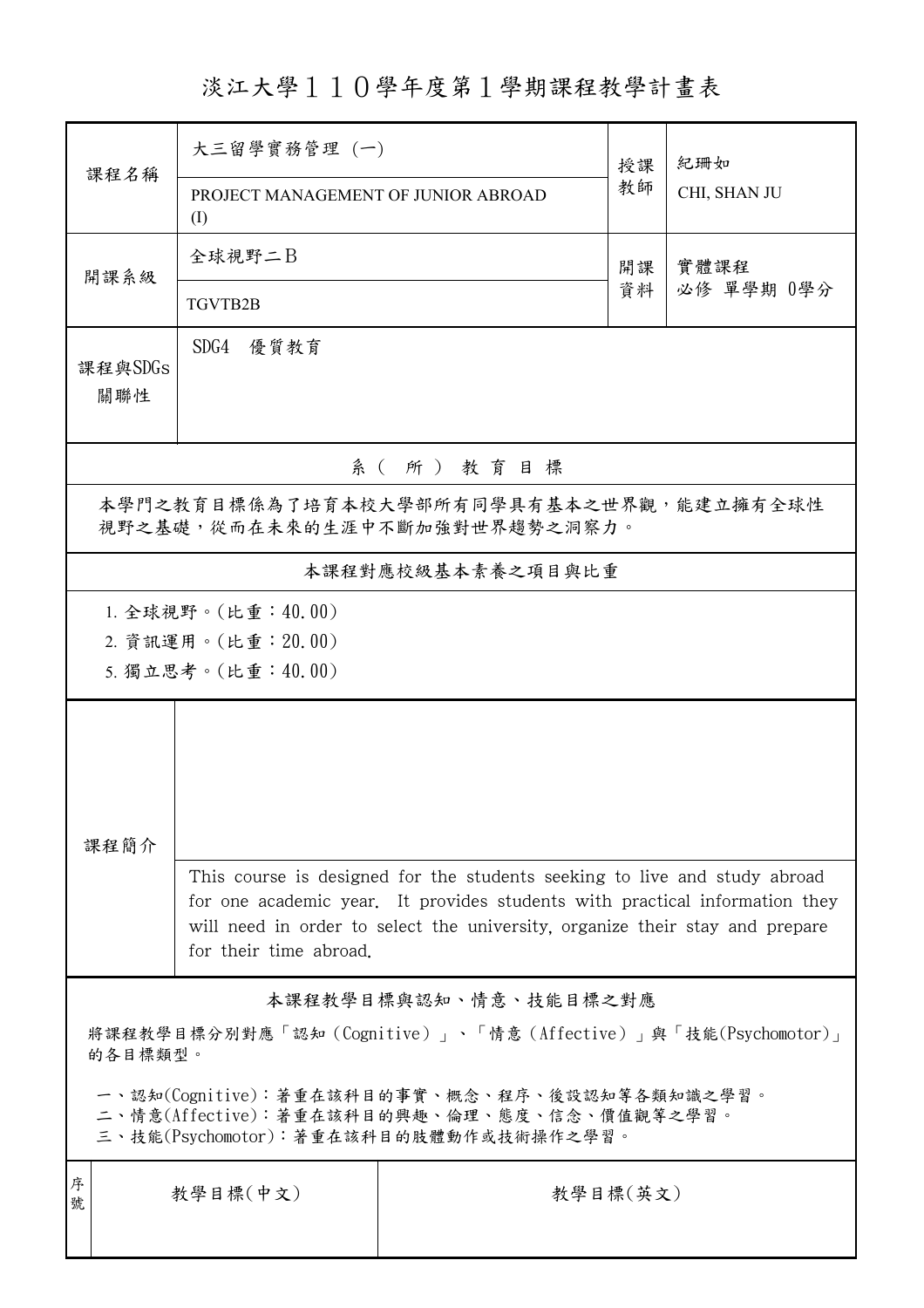| 1              |                                                                 |                                                                                                                                          |     | to complete the English proficiency test                                                            |                               |  |
|----------------|-----------------------------------------------------------------|------------------------------------------------------------------------------------------------------------------------------------------|-----|-----------------------------------------------------------------------------------------------------|-------------------------------|--|
| 2              |                                                                 |                                                                                                                                          |     | to select and to apply for the school abroad                                                        |                               |  |
| 3              |                                                                 |                                                                                                                                          |     | to complete the admission process                                                                   |                               |  |
| 4              |                                                                 |                                                                                                                                          |     | to complete the online assignments and tasks                                                        |                               |  |
|                | 教學目標之目標類型、核心能力、基本素養教學方法與評量方式                                    |                                                                                                                                          |     |                                                                                                     |                               |  |
| 序號             | 目標類型                                                            | 院、系 $(\text{m})$<br>核心能力   基本素養                                                                                                          | 校級  | 教學方法                                                                                                | 評量方式                          |  |
| 1              | 認知                                                              |                                                                                                                                          | 125 | 成績上傳                                                                                                | 成績上傳                          |  |
| 2              | 認知                                                              |                                                                                                                                          | 125 | 講述、繳交申請表                                                                                            | 報告(含口頭、書<br>面)、活動參與、繳交<br>申請表 |  |
| 3              | 認知                                                              |                                                                                                                                          | 125 | 講述、繳交申請表                                                                                            | 報告(含口頭、書<br>面)、活動參與、繳交<br>申請表 |  |
| $\overline{4}$ | 認知                                                              |                                                                                                                                          | 125 | 講述、通報系統使用                                                                                           | 通報系統使用檢核                      |  |
|                | 授課進度表                                                           |                                                                                                                                          |     |                                                                                                     |                               |  |
| 週次             | 日期起訖                                                            |                                                                                                                                          | 備註  |                                                                                                     |                               |  |
| 1              | $110/09/22$ ~<br>110/09/28                                      | Introduction of the course                                                                                                               |     |                                                                                                     |                               |  |
|                | $110/09/29$ ~<br>110/10/05                                      | Introduction to Junior Year Abroad and relevant<br>regulations                                                                           |     |                                                                                                     |                               |  |
| 3              | $110/10/06$ ~<br>110/10/12                                      | Introduction to Junior Year Abroad Online Reporting<br>This session will be<br>delivered by the<br>System<br>system developer            |     |                                                                                                     |                               |  |
| 4              | $110/10/13$ ~<br>110/10/19                                      | Introduction to host universities<br>Each student has to<br>participate in at least<br>4 Study Abroad<br>Experience Sharing<br>Workshops |     |                                                                                                     |                               |  |
| 5              | $110/10/20$ ~<br>Introduction to host universities<br>110/10/26 |                                                                                                                                          |     | Each student has to<br>participate in at least<br>4 Study Abroad<br>Experience Sharing<br>Workshops |                               |  |
| 6              | $110/10/27$ ~<br>Introduction to host universities<br>110/11/02 |                                                                                                                                          |     | Each student has to<br>participate in at least<br>4 Study Abroad<br>Experience Sharing<br>Workshops |                               |  |
|                | $110/11/03$ ~<br>110/11/09                                      | Introduction to host universities<br>Each student has to<br>participate in at least<br>4 Study Abroad<br>Experience Sharing<br>Workshops |     |                                                                                                     |                               |  |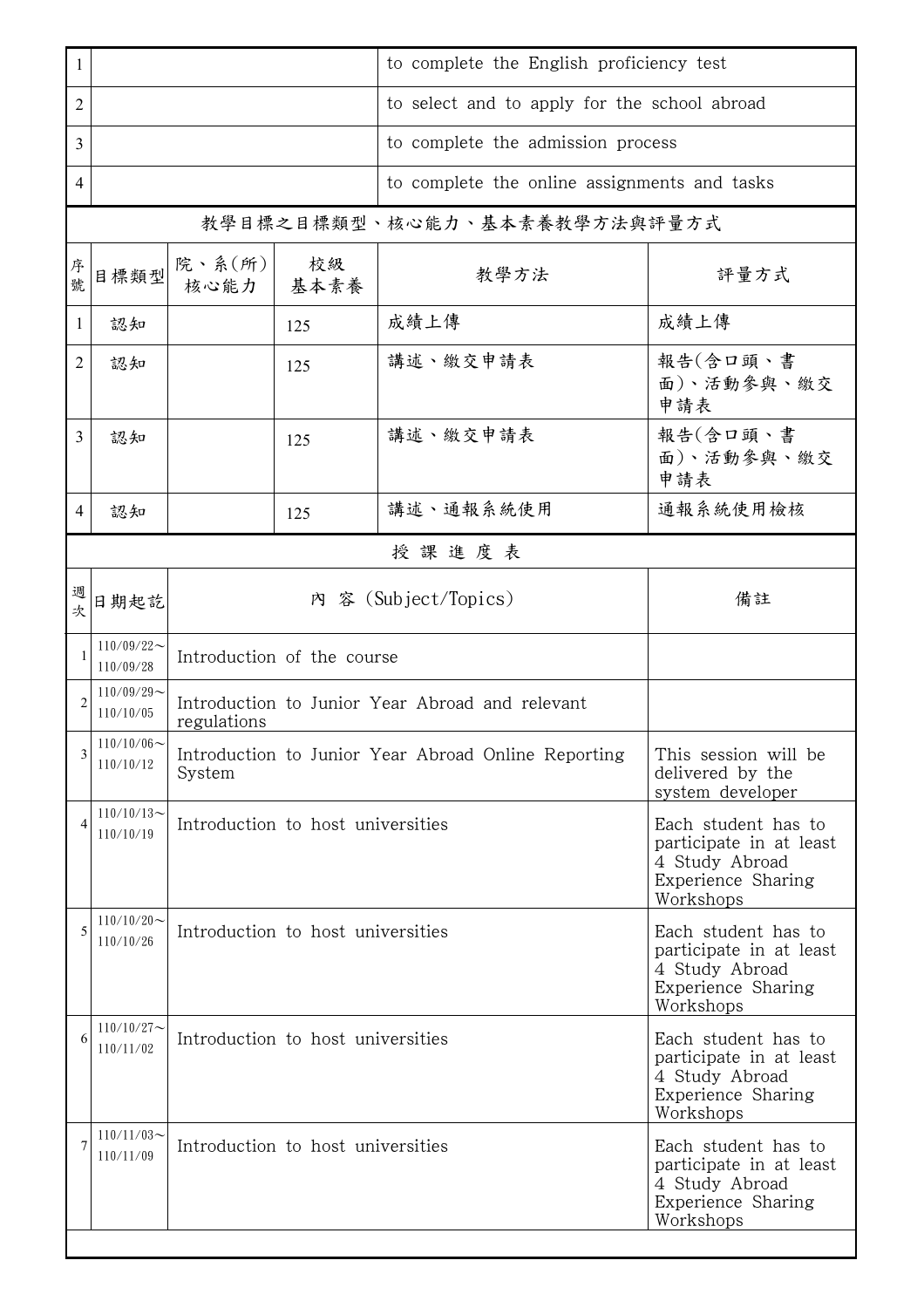|             | $110/11/10$ ~<br>110/11/16 | Students must fill in the section of English<br>Proficiency Test Scores in the Junior Year Abroad<br>Online Reporting System/ Introduction to the<br>exchange studentship                                                                                                                                                                                                                                                                       |                                                                                |  |  |  |
|-------------|----------------------------|-------------------------------------------------------------------------------------------------------------------------------------------------------------------------------------------------------------------------------------------------------------------------------------------------------------------------------------------------------------------------------------------------------------------------------------------------|--------------------------------------------------------------------------------|--|--|--|
| $\mathbf Q$ | $110/11/17$ ~<br>110/11/23 | 期中考試週                                                                                                                                                                                                                                                                                                                                                                                                                                           |                                                                                |  |  |  |
| 10          | $110/11/24$ ~<br>110/11/30 | Class Mentor (speech)                                                                                                                                                                                                                                                                                                                                                                                                                           |                                                                                |  |  |  |
| 11          | $110/12/01$ ~<br>110/12/07 | Introduction to departmental guidelines on course<br>selection during Junior Year Abroad                                                                                                                                                                                                                                                                                                                                                        |                                                                                |  |  |  |
| 12          | $110/12/08$ ~<br>110/12/14 | Introduction to departmental guidelines on course<br>selection during Junior Year Abroad                                                                                                                                                                                                                                                                                                                                                        | Departmental<br>guidelines on course<br>selection during Junior<br>Year Abroad |  |  |  |
| 13          | $110/12/15$ ~<br>110/12/21 | How to look for courses and syllabi online                                                                                                                                                                                                                                                                                                                                                                                                      | Departmental<br>guidelines on course<br>selection during Junior<br>Year Abroad |  |  |  |
| 14          | $110/12/22$ ~<br>110/12/28 | Downloading the syllabi of relevant courses                                                                                                                                                                                                                                                                                                                                                                                                     | Departmental<br>guidelines on course<br>selection during Junior<br>Year Abroad |  |  |  |
| 15          | $110/12/29$ ~<br>111/01/04 | Downloading the syllabi of relevant courses                                                                                                                                                                                                                                                                                                                                                                                                     | Departmental<br>guidelines on course<br>selection during Junior<br>Year Abroad |  |  |  |
| 16          | $111/01/05$ ~<br>111/01/11 | Students to consult with course intructor on<br>choosing suitable courses                                                                                                                                                                                                                                                                                                                                                                       | Departmental<br>guidelines on course<br>selection during Junior<br>Year Abroad |  |  |  |
| 17          | $111/01/12$ ~<br>111/01/18 | Students to consult with course intructor on<br>choosing suitable courses                                                                                                                                                                                                                                                                                                                                                                       | Departmental<br>guidelines on course<br>selection during Junior<br>Year Abroad |  |  |  |
| 18          | $111/01/19$ ~<br>111/01/25 |                                                                                                                                                                                                                                                                                                                                                                                                                                                 |                                                                                |  |  |  |
| 修課應<br>注意事項 |                            | Mark of Usual: participation in experience sharing workshops and<br>completion of written assignment = $20\%$<br>Midterm Exam: completion of the sections of English Language Proficiency<br>Test Scores and Choosing a Host University on the online reporting system<br>$=$ 30% (missing the due dates $=$ direct zero)<br>Final exam: Completion and approval of application to host universities<br>(missing the due dates $=$ direct zero) |                                                                                |  |  |  |
| 教學設備        |                            | 電腦、投影機                                                                                                                                                                                                                                                                                                                                                                                                                                          |                                                                                |  |  |  |
| 教科書與<br>教材  |                            | Handouts/Instructions of Project Management of Junior Abroad                                                                                                                                                                                                                                                                                                                                                                                    |                                                                                |  |  |  |
|             | 參考文獻                       |                                                                                                                                                                                                                                                                                                                                                                                                                                                 |                                                                                |  |  |  |
|             |                            |                                                                                                                                                                                                                                                                                                                                                                                                                                                 |                                                                                |  |  |  |